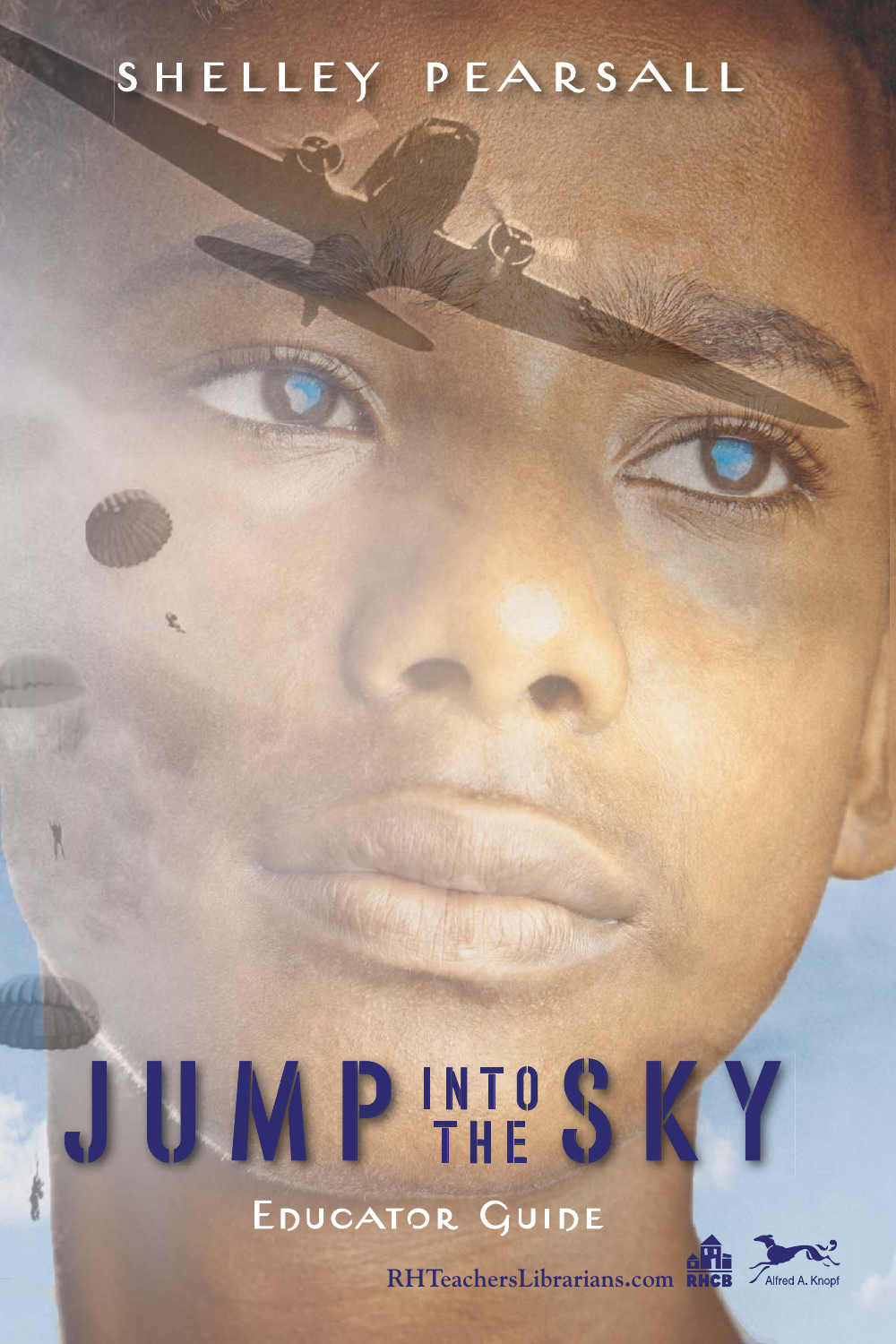# ABOUT THE BOOK

*Levi Battle, a child living in the unpredictable times of World War II, embarks on a journey across the country that changes his life and perspective on the world forever.* 

**Levi Battle has led a sheltered life as an African American living in Chicago in 1945. But when his aunt**  sends him away to find his **father, who is stationed at an army base in North Carolina, Levi is exposed to a world of prejudice and racism that he never knew existed. The friends he makes along the way help guide him, protect him, and teach him about who he really is. And the reunion with his father sheds light on the hardships of life as well as the power of courage, family, and love.** 

**Ask students to research the causes, effects, and major events of World War II. What was the role of the United States in the war? What impact did the war have on the American people? What part did African Americans play in the war efforts? Students should use both reference books and Internet sources to gather their information. Then as a class, create a time line of World War II events to post in the classroom.** 

### VOCABULARY/ USE OF **LANGUAGE**

**Ask students to write down unfamiliar words, then look**  up their definitions and use **them in sentences. They can use the context of the novel and a dictionary to help them.** 

*blitz* **(p. 2)**  *jalopy* **(p. 8)**  *bedraggled* **(p. 31)**  *kamikaze* **(p. 48)**  *hogwash* **(p. 54)**  *silhouettes* **(p. 59)**  *razzing* **(p. 67)**  *absentmindedly* **(p. 70)**  *nonchalantly* **(p. 74)**  *apparition* **(p. 87)**  *squadron* **(p. 123)**  *sashayed* **(p. 127)**  *pandemonium* **(p. 154)**  *careened* **(p. 172)**  *forlornly* **(p. 177)**  *ambled* **(p. 215)**  *outcroppings* **(p. 253)**  *apocalypse* **(p. 284)**  *torrent* **(p. 286)**  *ricocheted* **(p. 295)**  *crescendo* **(p. 308)**  *gawked* **(p. 317)**  *furlough* **(p. 325)**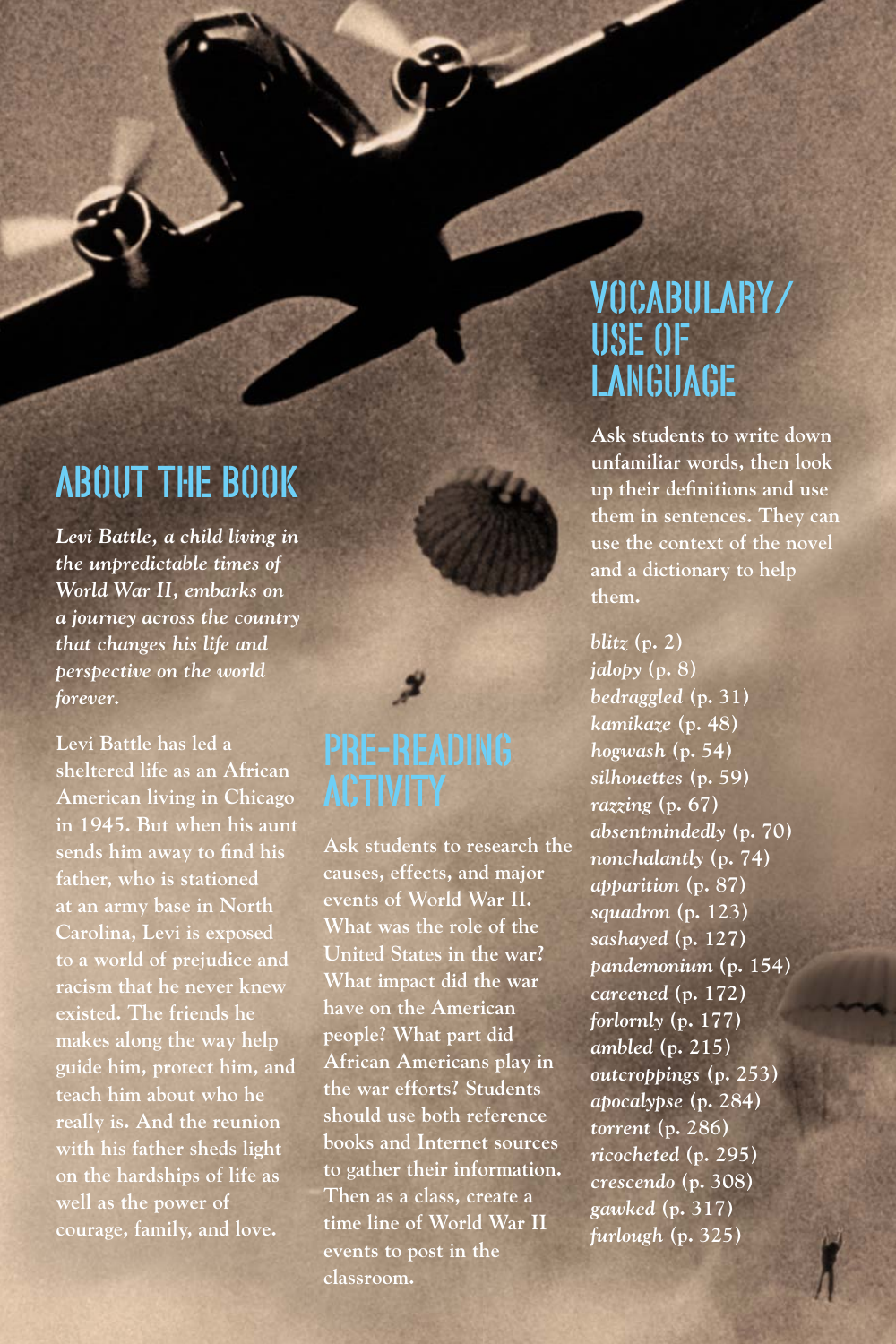

PATRIOTISM—**Charles Battle led his paratrooper unit on dangerous missions to search for balloon bombs and extinguish forest fires. The men in his unit constantly questioned these missions and their role in the war, but "Boots" remained steadfast. What does this tell you about his patriotism? Do you think it was hard for Boots to remain devoted to his country given the prejudice he faced within the army? What does he teach Levi about patriotism? In what ways are you patriotic?**

ABANDONMENT—**There are many people in Levi's life that have left him—his mother, father, Granny, and Aunt Odella. How has "leaving" affected Levi's belief in love and ability to trust others? In what ways is Levi determined not to continue that pattern of abandonment? How does he eventually prove that the cycle has been broken?** 

GEOGRAPHY—**Levi endures a long train ride from Chicago, to Washington, D.C. to North Carolina, and marvels at the scenery he sees outside his window. What exactly would Levi have seen on his journey? Ask students to map the landscape of the country between Chicago, Washington, D.C., and North Carolina. They should work in groups to sculpt relief maps that identify physical features, such as mountains and rivers, as well as large cities that he may have passed. Students can then research the railroad system and add tracks where Levi's train may have traveled. This activity can also be used to study Levi's train ride from North Carolina, across the Mississippi River, and all the way to Oregon.**

DRAMA—**Levi meets a variety of strangers on his journey to find his father, some of which become very important in his life. We learn about each of them** 

**from Levi's perspective, but what would they have said about him? Assign each student to one of the characters below and ask them to think about what that character would say about their encounters with Levi. Would they think he was shy and naive or brave and adventurous? Have they thought about him since they parted ways? Then have each student "become" that character and present their thoughts to the class. They can even present in costume to make their character and presentation more realistic. • Margie**

- **Man in the Jim Crow train car**
- **• Amos "Show" Broadway**
- **Peaches**
- 

**• Cal**

- **MawMaw Sands**
- **Mrs. Delaney**
- **WillaJean**

SCIENCE—**The paratroopers believed that they were stationed in Oregon to watch for and protect the country from Japanese balloon bombs. However, they never actually saw one of these balloons. What did they look like and how did they work? As a class, research these balloons and discuss their design, function, and efficiency. Then have each student create their own balloon model and allow them to test its ability to get from one point to another by releasing it outside.**

PREJUDICE & RACISM-Levi was exposed to prejudice and **racism for the first time on his trip to North Carolina, and he was shocked by what he heard and saw. How was life different for African Americans in the North and South? Do you think Levi should have been told by Aunt Odella and Uncle Otis about what to expect? Discuss the statement, "But who woulda imagined you could become an enemy in your own country." (p. 86) How do you think Levi's experiences in the South changed his opinion of himself and his country?**

LANGUAGE ARTS—**Foreshadowing is a literary device in which an author suggests certain plot developments that might come later in the story. There are many sentences in the book that foreshadow future events. Ask students to find specific quotes from the book and determine which events they foreshadow. Some examples are:**

**• MawMaw Sands believing in things you can't see (p. 125)**

- **MawMaw Sands discussion of sweetness and pain (p. 172)**
- **MawMaw Sands—being the keeper of secrets (p. 186)**
- **Levi—climbing to reach the moon (p. 204)**

**Students can turn these examples into a game show, by reading a quote to the class and then quizzing them on which event it foreshadowed.** 

ART—**When Levi is leaving Chicago, he knows he won't see his Aunt Odella again for a long time. As he watchs her through the** 

**train window, he says, "She'd turned into a photograph, like my daddy and Granny and everybody else I knew had done." (p. 46) Ask students to think of a moment that changed their life forever, then have them turn that moment into a photograph. They can use props, draw pictures, or even use old photos to compile an image that can be captured with a camera. Print and display the finished photographs and ask students to talk about that moment and how it changed their lives.** 

# ALSO BY SHELLEY PEARS

**Grades 5 up** L **HC: 978-0-375-83699-2 GLB: 978-0-375-93699-9 • EL: 978-0-375-89548-7** 

**JUMP INTO SI** 

### HISTORICAL FICTION: WWII—

**Life during World War II was difficult in many ways. Sacrifices were made not only by enlisted men, but by their families and communities as well. In what ways was Levi's life affected by the war? What methods of communication were available for people to receive news of war events? How did Levi and the people around him respond to the dropping of the atomic bomb in Japan? Discuss the surrender of the Japanese and how life changed for Americans in the aftermath of the war.** 

FAMILY & RELATIONSHIPS—**The only relationship that Levi had with his father was through letters, and he had been convinced that the stories his father told were embellished. What were Levi's first impressions of his father after being reunited? What did Levi learn about his father and his role in the war? How did this compare to the stories his father told in his letters? Discuss the events that took place at the end of the book that led to "the moment when the two of us—my daddy and me—felt like we were father and son." (p. 335)** 

### Thematic Connections

## Curriculum Connections

*Crooked River* **978-0-440-42101-**



*All Shook Up* **978-0-440-42139-9**



*Trouble Don't Last* **978-0-440-41811-5**



Crooked River Shelley Pearsal